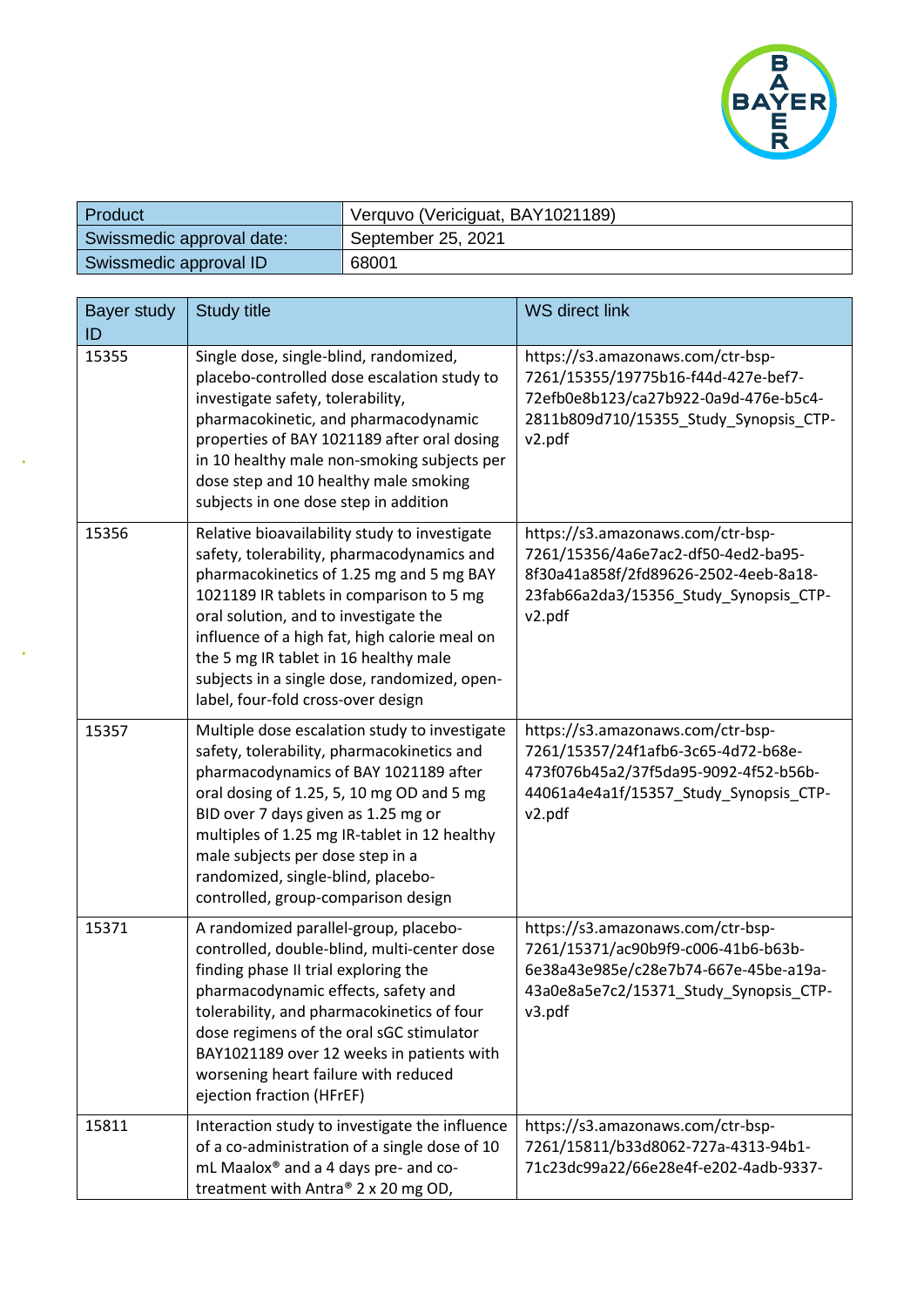

|       | respectively, on the pharmacokinetics of a<br>single dose of 5 mg BAY 1021189, taken as 4<br>x 1.25 mg IR tablets, in a threefold crossover,<br>randomized, open label design in healthy<br>male subjects                                                                                                                                                                                              | cc20ae13f5b2/15811_Study_Synopsis_CTP-<br>v3.pdf                                                                                                                      |
|-------|--------------------------------------------------------------------------------------------------------------------------------------------------------------------------------------------------------------------------------------------------------------------------------------------------------------------------------------------------------------------------------------------------------|-----------------------------------------------------------------------------------------------------------------------------------------------------------------------|
| 15812 | An Exploratory Phase I, Randomized, Open<br>Label Two Fold Cross-Over Study to<br>Determine the Effect of Ketoconazole on the<br>Pharmacokinetics of a Single Oral Dose of<br>1.25 mg BAY 1021189 in Healthy Male<br>Subjects                                                                                                                                                                          | https://s3.amazonaws.com/ctr-bsp-<br>7261/15812/5538b16e-af08-452f-973f-<br>23badd20aee4/bf722e21-2f19-499b-adb6-<br>6ad487206731/15812_Study_Synopsis_CTP-<br>v2.pdf |
| 15813 | Investigation of pharmacokinetics, safety,<br>tolerability and pharmacodynamic effects of<br>BAY1021189 in male and female subjects<br>with renal impairment and in age-, gender-,<br>and weight-matched healthy subjects<br>following a single oral dose of 2.5 mg<br>BAY1021189 in a single-center, non<br>randomized, non-controlled, non-blinded,<br>observational study with group stratification | https://s3.amazonaws.com/ctr-bsp-<br>7261/15813/3d88c2d3-e2a5-4515-b5c5-<br>db5b6bc0f870/392ae0a1-0eee-4fc5-9047-<br>19189bece1cc/15813_Study_Synopsis_CTP-<br>v5.pdf |
| 15815 | Single-center, randomized, non-blinded,<br>non-placebo-controlled, twofold crossover<br>study to investigate the influence of multiple<br>doses of 10 mg OD vericiguat on<br>pharmacokinetics, safety and tolerability of a<br>single oral dose of 7.5 mg midazolam in<br>comparison to a single dose of 7.5 mg<br>midazolam alone in healthy male subjects                                            | https://s3.amazonaws.com/ctr-bsp-<br>7261/15815/d3537b14-ae60-4454-bd35-<br>deb642a6d6d4/62d1e469-6279-4631-864a-<br>aefb7dc0a013/15815_Study_Synopsis_CTP-<br>v2.pdf |
| 15816 | Study to investigate the influence of age and<br>gender on the pharmacokinetics of a single<br>oral dose of 5 mg BAY 1021189 as<br>immediate-release tablet in a randomized,<br>double-blind, placebo-controlled, group-<br>comparison design in healthy male and<br>female subjects                                                                                                                   | https://s3.amazonaws.com/ctr-bsp-<br>7261/15816/8187e174-24bf-470e-9138-<br>218cf76b108d/375b26bb-d9a6-434e-ab0c-<br>13083183f8fe/15816 Study Synopsis CTP-<br>v2.pdf |
| 15817 | Single center, open-label, non-randomized,<br>non-placebo-controlled study to investigate<br>the pharmacokinetics, metabolic disposition<br>and mass balance after single administration<br>of 5 mg [14C]BAY 1021189 (oral solution) in<br>healthy male subjects                                                                                                                                       | https://s3.amazonaws.com/ctr-bsp-<br>7261/15817/48eff073-5a25-4105-9aa1-<br>1284ca285806/3ad4c820-bc12-4476-8dc4-<br>34edf56772f0/15817_Study_Synopsis_CTP-<br>v2.pdf |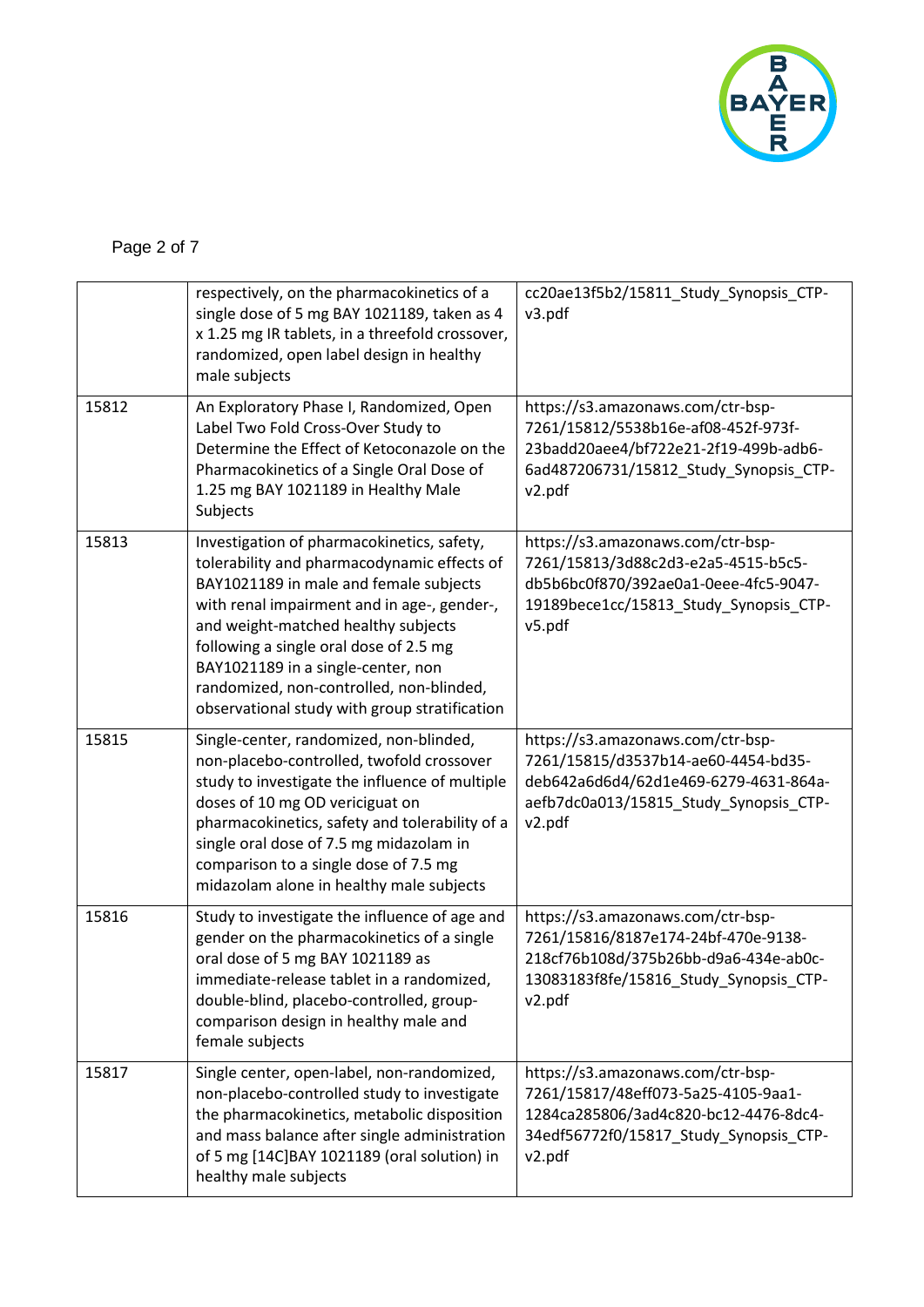

|  | Page 3 of 7 |  |  |  |
|--|-------------|--|--|--|
|--|-------------|--|--|--|

| 15829 | A randomized parallel-group, placebo-<br>controlled, double-blind, multi-center dose<br>finding phase II trial exploring the<br>pharmacodynamic effects, safety and<br>tolerability, and pharmacokinetics of four<br>dose regimens of the oral sGC stimulator<br>BAY1021189 over 12 weeks in patients with<br>worsening heart failure and preserved<br>ejection fraction (HFpEF)                                                                                                                                                                                                                                                                                                           | https://s3.amazonaws.com/ctr-bsp-<br>7261/15829/5e25e2cc-8fc2-4024-879c-<br>a72420b3d355/b3aebf09-089d-45c2-8f8c-<br>ae3ccf566281/15829_Study_Synopsis_CTP-<br>v3.pdf |
|-------|--------------------------------------------------------------------------------------------------------------------------------------------------------------------------------------------------------------------------------------------------------------------------------------------------------------------------------------------------------------------------------------------------------------------------------------------------------------------------------------------------------------------------------------------------------------------------------------------------------------------------------------------------------------------------------------------|-----------------------------------------------------------------------------------------------------------------------------------------------------------------------|
| 15836 | Single-center, randomized, single-blinded,<br>placebo-controlled, group-comparison,<br>combined single and multiple dose<br>escalation study to investigate safety,<br>tolerability, pharmacodynamics and<br>pharmacokinetics of BAY 1021189 in<br>Japanese healthy adult male subjects                                                                                                                                                                                                                                                                                                                                                                                                    | https://s3.amazonaws.com/ctr-bsp-<br>7261/15836/4bbb04e5-5bab-4ac1-9419-<br>6b48cb1c0ab4/037c5cf2-7588-4f14-aed3-<br>c12ba64c2c3f/15836_Study_Synopsis_CTP-<br>v2.pdf |
| 15837 | Single-center, randomized, double-blind,<br>placebo-controlled, single dose escalation<br>study to investigate safety, tolerability and<br>pharmacokinetics of BAY 1021189 in Asian<br>(Chinese) healthy male subjects                                                                                                                                                                                                                                                                                                                                                                                                                                                                     | https://s3.amazonaws.com/ctr-bsp-<br>7261/15837/3dc6c60a-919f-46fd-9ee3-<br>002b1e7c618c/7caecb50-ee70-470a-a3b7-<br>908aa1c2dfe4/15837_Study_Synopsis_CTP-<br>v2.pdf |
| 15838 | Aspirin interaction study to investigate the<br>influence of Aspirin (2x 500 mg, 500 mg once<br>daily) combined with a single dose of 15 mg<br>Vericiguat (BAY 1021189) on bleeding time<br>and platelet aggregation in comparison to a<br>single dose of 15 mg Vericiguat (BAY<br>1021189) alone and to 2 single doses of<br>Aspirin in healthy male subjects in<br>randomized, non-blinded, non-placebo-<br>controlled 3-fold cross-over design (main-<br>part), preceded by a pilot part to investigate<br>safety, tolerability and pharmacokinetics of<br>15 mg Vericiguat (BAY 1021189) tablet in<br>healthy male subjects in a non-randomized,<br>non-blinded, non-controlled design | https://s3.amazonaws.com/ctr-bsp-<br>7261/15838/dd0dffef-05c0-4253-ad31-<br>70af96ea4a92/64fc27d1-6dcd-4d8a-8359-<br>39d5276c3e8d/15838_Study_Synopsis_CTP-<br>v2.pdf |
| 15839 | Randomized, double-blind, placebo-<br>controlled, 2-fold cross-over study to<br>investigate the effects of vericiguat,<br>administered as 10 mg IR tablets OD over 9<br>days, on the safety, tolerability,                                                                                                                                                                                                                                                                                                                                                                                                                                                                                 | https://s3.amazonaws.com/ctr-bsp-<br>7261/15839/d7330025-f82d-4256-b7e1-<br>fe82a0346c44/3f6a0b39-97a5-49a5-86e6-<br>e329c5234cb9/15839_Study_Synopsis_CTP-<br>v2.pdf |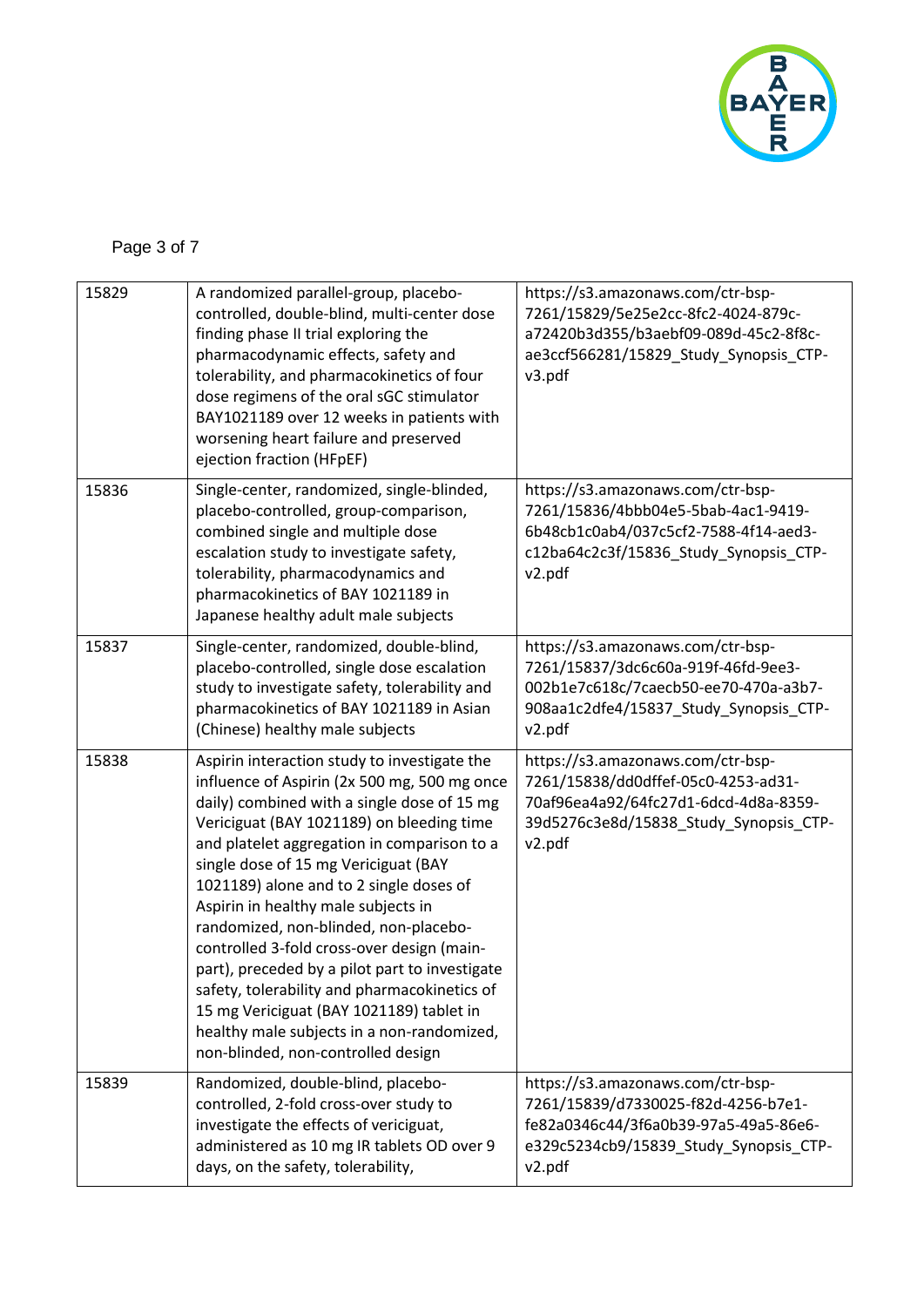

## Page 4 of 7

|       | pharmacodynamics and pharmacokinetics of                                                                                                                                                                                                                                                                                                                                                                                        |                                                                                                                                                                       |
|-------|---------------------------------------------------------------------------------------------------------------------------------------------------------------------------------------------------------------------------------------------------------------------------------------------------------------------------------------------------------------------------------------------------------------------------------|-----------------------------------------------------------------------------------------------------------------------------------------------------------------------|
| 15840 | warfarin in healthy subjects<br>Investigation of the pharmacokinetics,<br>safety, and tolerability of vericiguat<br>(BAY1021189) in subjects with hepatic<br>impairment (classified as Child Pugh A or B)<br>and in age-, weight-, and gender-matched<br>healthy subjects following a single oral dose<br>in a single-center, non-randomized, non-<br>controlled, non-blinded, observational study<br>with group stratification | https://s3.amazonaws.com/ctr-bsp-<br>7261/15840/05a33efc-32f2-49f1-9234-<br>3fe84090fc0f/da83729e-c20a-4ea0-ba5c-<br>addec9d037c1/15840_Study_Synopsis_CTP-<br>v4.pdf |
| 15841 | Randomized, non-blind, non-placebo-<br>controlled, 2-fold cross-over study with<br>additional 1st period with fixed treatment to<br>investigate the pharmacokinetic interaction<br>between vericiguat (10 mg once-daily) and<br>digoxin (0.375 mg once-daily) and to<br>investigate the safety and tolerability of the<br>combined administration in healthy male<br>subjects                                                   | https://s3.amazonaws.com/ctr-bsp-<br>7261/15841/4860a835-3caa-436d-91e6-<br>51948f44453d/3d76ad4e-b81a-42e1-a692-<br>083121745f45/15841 Study Synopsis CTP-<br>v2.pdf |
| 16440 | Relative bioavailability study to investigate<br>pharmacokinetics, safety and tolerability<br>following administration of 1.25 mg, 2.5 mg,<br>5 mg and 10 mg BAY 1021189 as IR tablets<br>following a high fat, high calorie meal in 16<br>healthy male subjects in a randomized, open<br>label, fourfold crossover design                                                                                                      | https://s3.amazonaws.com/ctr-bsp-<br>7261/16440/e44e9958-46e8-451f-8e75-<br>406d74f95910/c0557572-f73c-482c-adfa-<br>742775014e57/16440_Study_Synopsis_CTP-<br>v2.pdf |
| 16493 | A Randomized Parallel-Group, Placebo-<br>Controlled, Double-Blind, Event-Driven,<br>Multi-Center Pivotal Phase III Clinical<br>Outcome Trial of Efficacy and Safety of the<br>Oral sGC Stimulator Vericiguat in Subjects<br>With Heart Failure With Reduced Ejection<br>Fraction (HFrEF) - VerICiguaT GlObal Study in<br>Subjects With Heart Failure With Reduced<br>Ejection FrAction (VICTORIA)                               | https://s3.amazonaws.com/ctr-bsp-<br>7261/16493/7d88a34e-33ca-479f-9c66-<br>c89f7d95ded9/2d67bc94-9142-46e8-9136-<br>4b2575ad6892/16493 Study Synopsis CTP-<br>v4.pdf |
| 17114 | Single-center, open-label study in healthy<br>male subjects to evaluate the absolute<br>bioavailability of a 10 mg oral dose of<br>vericiguat (BAY 1021189) (as IR tablets<br>following a high-fat, high-calorie meal) in                                                                                                                                                                                                       | https://s3.amazonaws.com/ctr-bsp-<br>7261/17114/e73951db-d9ca-44f4-8eb2-<br>a0c0f5a08acd/8910c009-b092-4f6c-8bbe-<br>679c231a6bcc/17114_Study_Synopsis_CTP-<br>v2.pdf |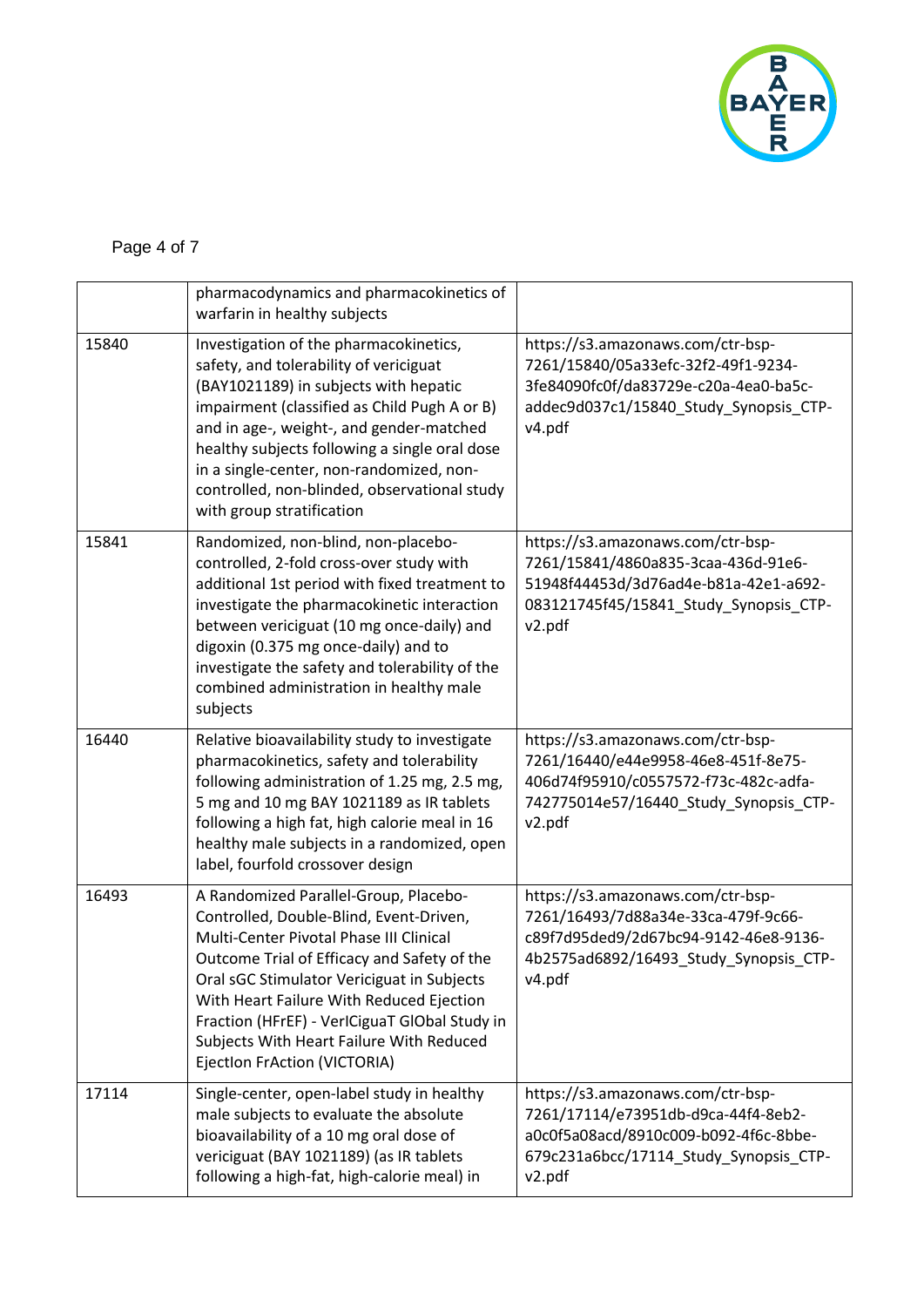

## Page 5 of 7

|       | comparison to an intravenous, 14C-labeled<br>micro-dose (20 microgram) of vericiguat                                                                                                                                                                                                                                                                                                                                                            |                                                                                                                                                                       |
|-------|-------------------------------------------------------------------------------------------------------------------------------------------------------------------------------------------------------------------------------------------------------------------------------------------------------------------------------------------------------------------------------------------------------------------------------------------------|-----------------------------------------------------------------------------------------------------------------------------------------------------------------------|
| 17115 | Evaluation of the effect of 0.2 mg<br>sublingually administered nitroglycerin after<br>pretreatment with 5 mg vericiguat on safety,<br>tolerability and blood pressure in a<br>randomized, placebocontrolled, double-<br>blind crossover study in two cohorts of<br>healthy male subjects aged 40 to 60 years                                                                                                                                   | https://s3.amazonaws.com/ctr-bsp-<br>7261/17115/443a9c90-75fe-4054-a6f3-<br>b0a657f9da8c/308e9679-7fd8-432f-ab0d-<br>1dc20b0ee5cb/17115_Study_Synopsis_CTP-<br>v2.pdf |
| 17116 | Interaction study to investigate the influence<br>of a starting dose of 500 mg followed by<br>multiple doses of 250 mg mefenamic acid<br>every 6 hours on the pharmacokinetics as<br>well as safety and tolerability of a single<br>dose of 2.5 mg vericiguat in comparison to a<br>single dose of 2.5 mg vericiguat alone in<br>healthy male subjects in a randomized, non-<br>blinded, non-placebo- controlled, two-fold<br>cross-over design | https://s3.amazonaws.com/ctr-bsp-<br>7261/17116/e56e5896-ae24-49d3-9935-<br>16d1ae39e207/3d5fa5b8-4e67-4f1e-b1f3-<br>2fa406a3cdcf/17116_Study_Synopsis_CTP-<br>v2.pdf |
| 17743 | A randomized, placebo-controlled, single-<br>blind, group-comparison interaction study to<br>investigate the influence of single oral doses<br>of 25 mg, 50 mg and 100 mg sildenafil on<br>top of 10 mg vericiguat or placebo tablets<br>given over 16 days at steady state on safety,<br>tolerability, pharmacodynamic effect and<br>pharmacokinetics in healthy male subjects                                                                 | https://s3.amazonaws.com/ctr-bsp-<br>7261/17743/cc0b1a3d-ee0e-4ccc-adb3-<br>d42558b7c5d3/8844312f-8a2e-4556-bd9e-<br>55b9b2ca6315/17743_Study_Synopsis_CTP-<br>v2.pdf |
| 17745 | A randomized, single-blind, placebo-<br>controlled interaction study to investigate<br>the influence of co-administration of 2.5 mg<br>vericiguat once daily and Entresto® 97/103<br>mg (sacubitril/ valsartan) twice daily at<br>steady state on the safety, tolerability,<br>pharmacodynamics and pharmacokinetics in<br>healthy male subjects                                                                                                | https://s3.amazonaws.com/ctr-bsp-<br>7261/17745/bd5f6377-a9a3-4e56-96c3-<br>9fe78afab930/d428d9a7-bc63-400f-b2f5-<br>b8996e85091e/17745_Study_Synopsis_CTP-<br>v2.pdf |
| 17746 | Non-randomized, non-blinded, non-placebo-<br>controlled study with intra-individual<br>comparison to investigate the influence of<br>multiple doses of 600 mg rifampicin once<br>daily on the pharmacokinetics, safety and<br>tolerability of a single oral dose of 10 mg<br>vericiguat (BAY 1021189; IR tablets) in                                                                                                                            | https://s3.amazonaws.com/ctr-bsp-<br>7261/17746/4b3dbc31-1c90-485f-ae61-<br>ccac2ec2015c/f9c21785-76a4-485f-b11f-<br>0e0a0883ec32/17746 Study Synopsis CTP-<br>v2.pdf |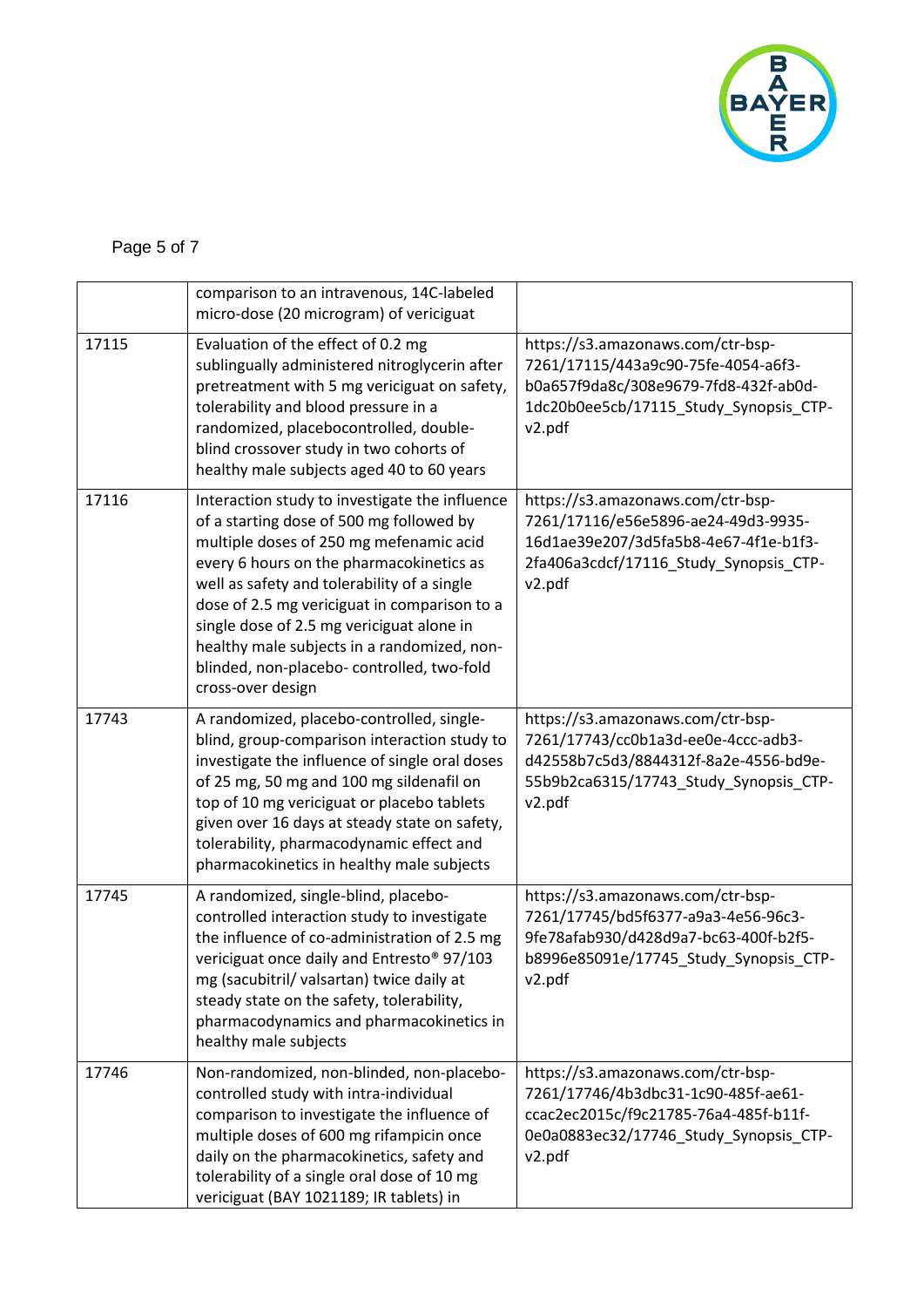

## Page 6 of 7

|       | comparison to a single oral dose of 10 mg<br>vericiguat alone in healthy male subjects                                                                                                                                                                                                                                                                                                                                                                                                                                                               |                                                                                                                                                                       |
|-------|------------------------------------------------------------------------------------------------------------------------------------------------------------------------------------------------------------------------------------------------------------------------------------------------------------------------------------------------------------------------------------------------------------------------------------------------------------------------------------------------------------------------------------------------------|-----------------------------------------------------------------------------------------------------------------------------------------------------------------------|
| 17849 | Evaluation of the effect of 0.4 mg<br>nitroglycerin spray after pretreatment with<br>multiple once daily oral doses of 2.5 mg, 5<br>mg and 10 mg vericiguat (BAY 1021189)<br>each given over $14 \pm 3$ days on safety,<br>tolerability and blood pressure in a multi-<br>center, randomized, placebo-controlled,<br>double-blind group comparison study in<br>stable coronary artery disease (CAD)<br>patients aged 30 to 80 years                                                                                                                  | https://s3.amazonaws.com/ctr-bsp-<br>7261/17849/5d865185-8861-431f-a069-<br>d1086081ff9b/d43b459b-ca2e-4643-a69c-<br>b0c27f111141/17849_Study_Synopsis_CTP-<br>v3.pdf |
| 18580 | Pivotal food effect and dose proportionality<br>study to investigate pharmacokinetics,<br>safety and tolerability following<br>administration of 2.5 mg, 5 mg and 10 mg<br>vericiguat (BAY 1021189) as IR tablets<br>following a high fat, high calorie meal and 10<br>mg fasted in 32 healthy male subjects in a<br>randomized, open-label, four-fold cross-over<br>design                                                                                                                                                                          | https://s3.amazonaws.com/ctr-bsp-<br>7261/18580/2d1b5e53-33be-48d2-8a2d-<br>19cd53a14fba/035e02cc-9805-4281-a9d2-<br>0bd73763f443/18580_Study_Synopsis_CTP-<br>v2.pdf |
| 18581 | Relative bioavailability and food effect study<br>with vericiguat to characterize the pediatric<br>formulation in adult healthy subjects                                                                                                                                                                                                                                                                                                                                                                                                             | https://s3.amazonaws.com/ctr-bsp-<br>7261/18581/ede5fe61-9f75-46c9-aec4-<br>803a4d95ab2c/f37c3864-e617-44d8-8aed-<br>946fdec23116/18581_Study_Synopsis_CTP-<br>v5.pdf |
| 18582 | Multi-center, randomized, placebo-<br>controlled, double-blind group comparison<br>study to investigate safety, tolerability and<br>blood pressure of 2.5 mg, 5.0 mg and 10 mg<br>vericiguat each given over 14 ± 3 days<br>together with isosorbite mononitrate (ISMN)<br>60 mg extended release formulation after a<br>pretreatment phase (ISMN-starting dose: 30<br>mg) in stable coronary artery disease (CAD)<br>patients with or without heart failure aged<br>30 to 80 years - Vericiguat ISOsoRbite<br>mononitrate interaction (VISOR) study | https://s3.amazonaws.com/ctr-bsp-<br>7261/18582/790c8bd7-bdcc-4a35-b1e3-<br>5372879e23ef/0e301c57-ff39-4732-b755-<br>5004f6191fbb/18582_Study_Synopsis_CTP-<br>v6.pdf |
| 18979 | Study to clinically evaluate the QT/QTc<br>interval prolongation potential of vericiguat<br>in patients with stable coronary artery<br>disease in a 2-arm, placebo-controlled,                                                                                                                                                                                                                                                                                                                                                                       | https://s3.amazonaws.com/ctr-bsp-<br>7261/18979/b7fbc331-b02a-4637-b4fd-<br>ba72505dfcd4/917000b3-290f-4d27-8558-                                                     |